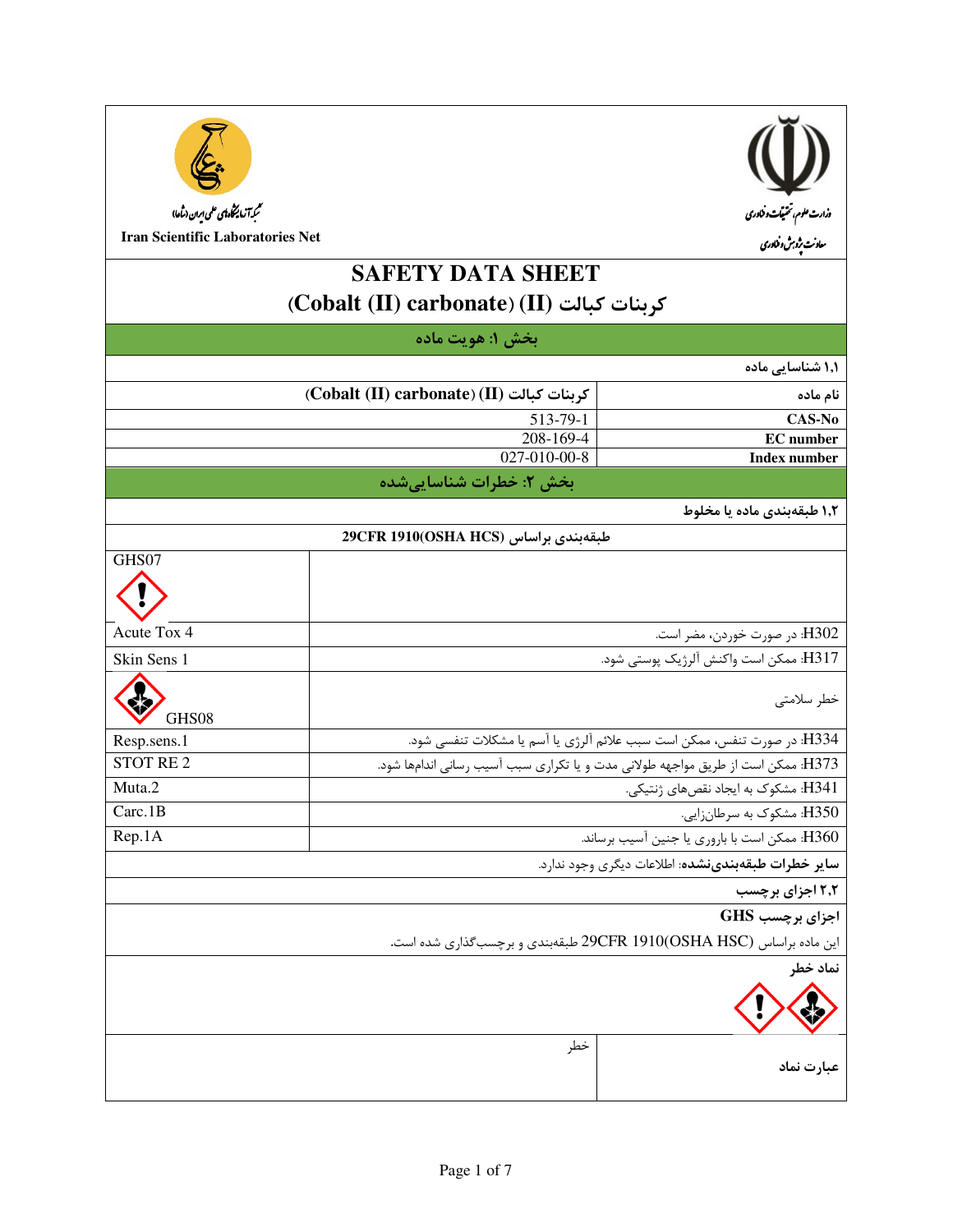| Hazard statement(s) عبارات خطر                                     |                                  |
|--------------------------------------------------------------------|----------------------------------|
| در صورت خوردن، مضر است.                                            | H302                             |
| در صورت تنفس، ممكن است سبب علائم آلرژي يا آسم يا مشكلات تنفسي شود. | H <sub>334</sub>                 |
| ممكن است سبب واكنش آلرژيك پوستي شود.                               | H317                             |
| مشکوک به ایجاد نقصهای ژنتیکی.                                      | H341                             |
| ممكن است سبب سرطان شود.                                            | H <sub>350</sub>                 |
| ممكن است به باروري يا جنين أسيب برساند.                            | H <sub>360</sub>                 |
| Precautionary statement(s) عبارات احتياط                           |                                  |
| در صورت كافي نبودن تهويه از حفاظت تنفسي استفاده شود.               | P <sub>284</sub>                 |
| از تنفس غبار، فیوم، گاز، میست، بخارات و اسپری خودداری شود.         | P <sub>261</sub>                 |
| دستكشهاى حفاظتى، لباس حفاظتى، حفاظ چشم و حفاظ صورت استفاده شوند.   | <b>P280</b>                      |
| در صورت تجربه علائم تنفسي، با پزشک يا مرکز کنترل سم تماس بگيريد.   | $P342 + P311$                    |
| بەصورت قفلشده انبار شود.                                           | P405                             |
| ماده يا ظرف محتوى آن را مطابق با قوانين موجود، دفع كنيد.           | <b>P501</b>                      |
| D2A: مادەی خیلی سمی که سبب سایر اثرات سمی میشود.                   | طبقهبندی براساس استاندارد کانادا |
|                                                                    | (WHMIS)                          |
| قابليت اشتعال= ٠<br>سلامتی (اثرات حاد)= ٢<br>خطر فيزيكي= ١         | دستەبندى HMIS (درجەبندى ۴-۰)     |
|                                                                    | ۳٫۲ سایر خطرات                   |
| کاربردی ندارند.                                                    | نتايج ارزيابي vPvB.PBT           |
| بخش ٣: اطلاعات در مورد تركيب /اجزاء                                |                                  |
| 513-79-1 Cobalt (II) carbonate                                     | <b>CAS#Description</b>           |
| 208-169-4                                                          | EC-No                            |
| 027-010-00-8                                                       | <b>Index number</b>              |

#### بخش ۴: اقدامات کمکهای اولیه

۱٫۴ تشریح اقدامات کمکهای اولیه

**در صورت تنفس**: هوای تازه تامین کنید. در صورت نیاز، به مصدوم تنفس مصنوعی بدهید. او را گرم نگه دارید. فوراً به پزشک مراجعه کنید.

**در صورت مواجههی پوستی:** فوراً پوست را بهطور کامل با آب و صابون شسته و آبکشی کنید. فوراً به پزشک مراجعه کنید.

**در صورت مواجههی چشمی:** چشمهای باز را برای چند دقیقه زیر آب جاری شستشو دهید. سپس با پزشک مشورت کنید.

**در صورت خوردن:** درمان پزشکی دریافت شود.

اطلاعات برای پزشک

۲٫۴ مهم ترین علائم و اثرات حاد و تاخیری: اطلاعات بیش تری در دسترس نیست.

۳٫۴ شاخص مراقبت پزشکی فوری و درمانهای خاص مورد نیاز: اطلاعات بیشتری در دسترس نیست.

## بخش ۵: روشهای اطفاءحریق

۱٫۵ مادەي خاموش *ك*نندە

**مادهی خاموش** *ک***نندهی مناسب**: این ماده قابل اشتعال نیست. از روشهای اطفای حریق که برای محصور کردن حریق مناسبند، استفاده شود.

۲٫۵ خطرات خاص ناشی از ماده یا مخلوط:

در صورت حریق این ماده، مواد زیر آزاد میشوند: منوکسید کربن و دی اکسید کربن.اکسیدهای کبالت.

**۳٫۵ توصیه برای آتشنشانان**: رسپیراتور (تجهیزات تنفسی) خودتامین پوشیده شود. لباس *ک*امل حفاظتی غیرقابل نفوذ پوشیده شود.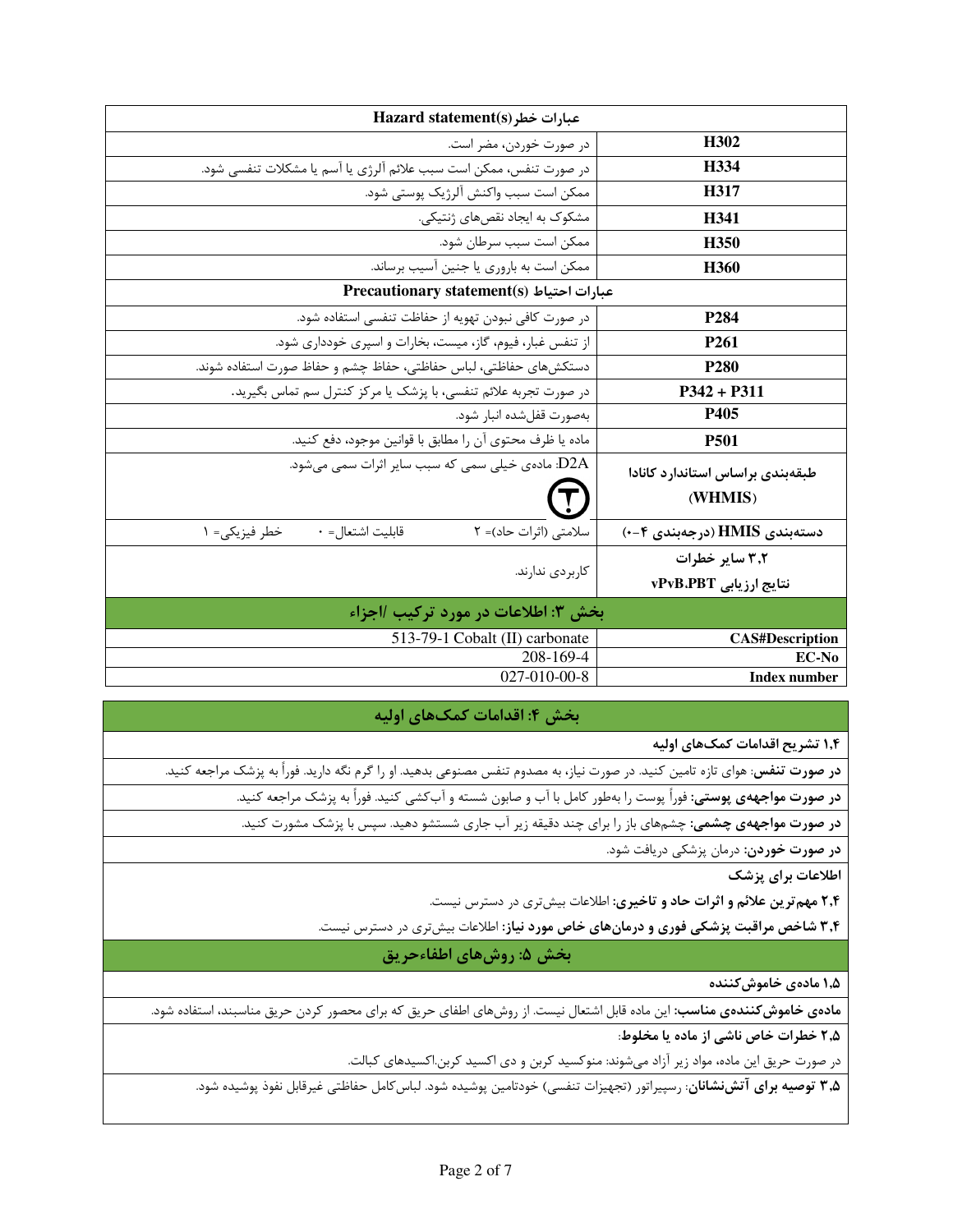### بخش ۶: اقدامات لازم در زمان نشت و ریزش تصادفی

۱٫۶ احتیاطهای فردی،تجهیزات حفاظتی و رویههای اضطراری:

تجهیزات حفاظت فردی پوشیده شوند. افراد فاقد تجهیزات حفاظت فردی را از محل دور نگهدارید. تهویهی کافی را برای محیط فراهم کنید.

**۲٫۶ احتیاطهای زیست محیطی:** اجازه ندهید ماده به آب زیر زمینی، مسیر آب و سیستم فاضلاب برسد.

**۳٫۶ روشها و وسایل برای رفع آلودگی و پاکسازی:** ماده آلوده را به عنوان ماده زائد مطابق با بخش ۱۳ دفع نمایید. تهویهی کافی تامین شود.

۴٫۶ پیشگیری ازخطرات ثانویه: الزام خاصی وجود ندارد.

۵٫۶ منابع برای سایر بخشها:برای اطلاع از حمل ایمن ماده، بخش ۷٫ا ببینید.

برای اطلاع از وسایل حفاظت فردی، بخش ۸ را ببینید. برای اطلاع از نحوهی دفع، بخش ۱۳را ببینید.

## بخش 7: حمل و انبار

**۱٫۷ احتیاطات برای حمل ایمن**: ظرف را بهصورت محکم مهر و موم شده نگهداری کنید. ظروفی که در آنها محکم بستهشده را در محیط سرد و خشک ذخیره کنید. تهویهی کافی را برای محیط فراهم کنید. ظرف با دقت حمل و باز شود.

۲٫۷ اطلاعاتی دربارهی حفاظت در برابر انفجار یا آتش: این ماده قابل اشتعال نیست.

۳٫۷ شرایط انبار ایمن شامل مواد ناسازگار:

الزامات براي ظروف و اطاق ها: الزامات خاصي وجود ندارد.

**اطلاعات برای انبارنمودن ماده در انبار مشترک**: دور از عوامل اکسید کننده انبار شود. با اسیدها انبار نشود.

۴٫۷ سایر اطلاعات دربارهی شرایط انبار: ظروف را بهصورت مهر و مومشده نگهداری کنید. ظروف به خوبی مهر و موم شده را در شرایط سرد و خشک انبار کنید.

بخش ۸: کنترلهای مواجهه/حفاظت فردی

۱٫۸ اطلاعات بیش تر دربارهی طراحی سیستم تهویه:

تهویهی موضعی باید متناسب با مواد شیمیایی خطرناک طراحی و متوسط سرعت دهانهی هود حداقل ۱۰۰ft/minدر نظر گرفته شود.

٢٫٨ عوامل كنترل

حدود مجاز مورد نیاز در محیط کار بر اساس الزامات ایران(۱۳۹۱):

كبالت و تركيبات معدني آن

A3 BEI :نمادها: OEL-TWA=  $0.02 \text{ mg/m}^3$ 

پايش بيولوژيکي:

شاخص: کبالت در ادرار، **زمان نمونه برداری**: انتهای شیفت در آخر هفته، BEI=15μg/L، ملاحظات: زمینه

شاخص: کبالت درخون**، زمان نمونه برداری**: انتهای شیفت در آخر هفته، BEI=1µg/L، ملاحظات: زمینه و غیراختصاصی

۳٫۸ کنترلهای مواجهه:

تجهيزات حفاظت فردي

**روشهای بهداشتی و حفاظتی عمومی**: باید اقدامات پیشگیرانه معمول برای استفاده از مواد شیمیایی دنبال شود. لباس حفاظتی جداگانه انبار شود. ماده را دور از مواد غذایی و آشامیدنی نگهداری کنید. فوراً تمامی لباسهای آلوده و کثیف را بردارید. دستها را قبل از استراحت و در پایان کار بشوئید. از مواجهه ماده با چشمها و پوست خودداری شود. شرایط محیط کار ارگونومیک را فراهم سازید.

تجهیزات تنفسی: وقتی غلظتهای زیادی از این ماده در محیط وجود دارد، از وسیلهی حفاظت تنفسی مناسب استفاده نمایید.

حفاظت دستها: استفاده از دستکشهای غیرقابل نفوذ. قبل از استفاده از دستکشهای حفاظتی، مناسببودن آنها را بررسی کنید. انتخاب دستکش۵ای مناسب نه تنها به جنس آنها، بلکه به کیفیت آنها نیز بستگی دارد. اختلاف کیفیت دستکش سازندگان متفاوت را باید مد نظر

داشت.

مدت زمان نفوذ دستکش:مشخص نشده است.

حفاظت چشم: عینکهای ایمنی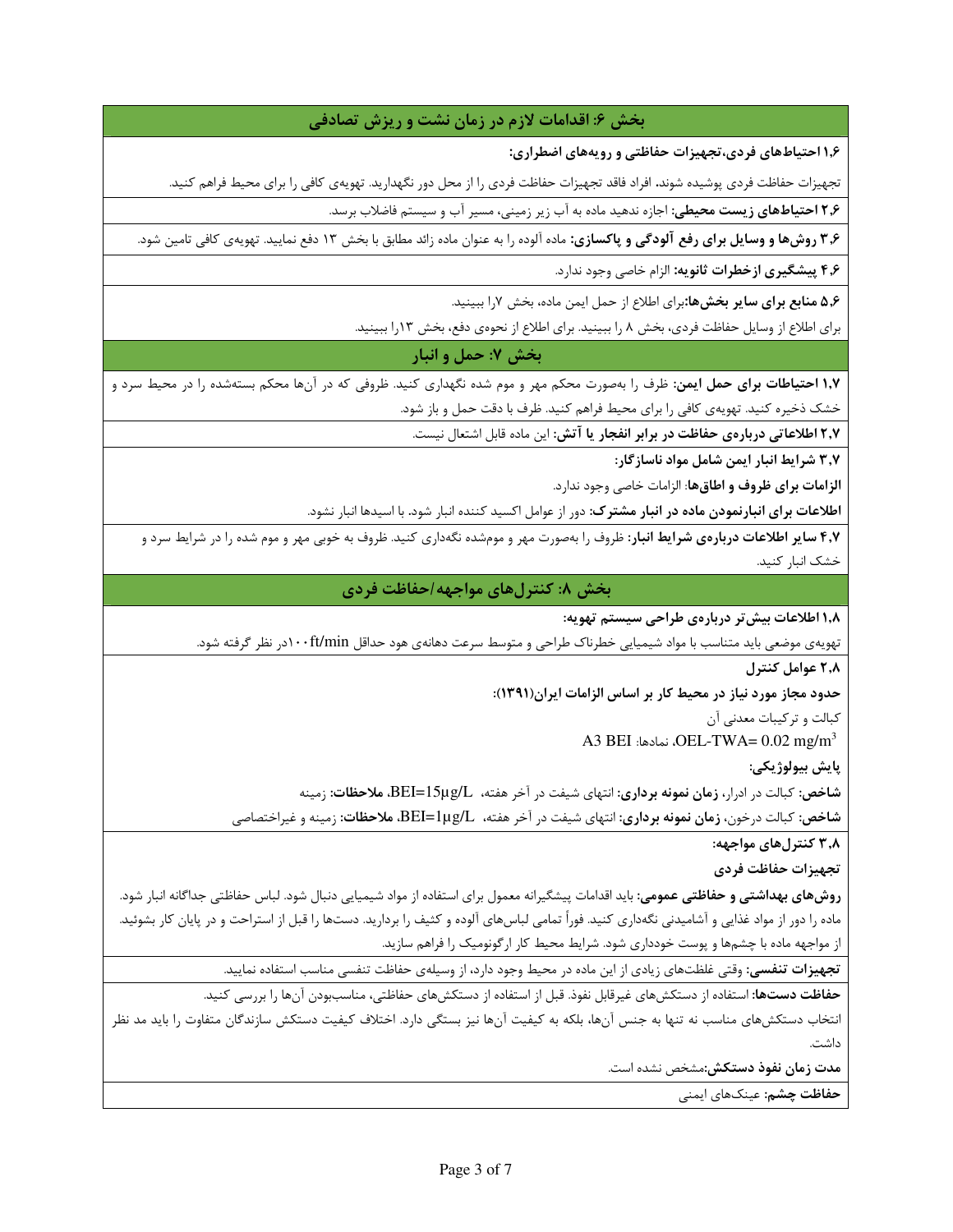**حفاظت بدن**:لباس كار حفاظتى

| <b>توجه</b> : در زمینه انتخاب و استفاده از وسایل حفاظت فردی، رعایت کلیه موارد مندرج در "آییننامه وسایل حفاظت فردی" مصوب ۱۳۹۰/۳/۲۱ شورای |                                               |
|-----------------------------------------------------------------------------------------------------------------------------------------|-----------------------------------------------|
|                                                                                                                                         | عالی حفاظت فنی و بهداشت کارایران، الزامی است. |
|                                                                                                                                         |                                               |

| بخش ۹: خصوصیات فیزیکی و شیمیایی                           |                                                    |
|-----------------------------------------------------------|----------------------------------------------------|
|                                                           | ۱٫۹ اطلاعات اساسی خصوصیات فیزیکی و شیمیایی         |
| پودر                                                      | ظاهر                                               |
| صورتى                                                     | رنگ                                                |
| بدون بو                                                   | بو                                                 |
| مشخص نشده است.                                            | حد آستانهی بو                                      |
| كاربردى ندارد.                                            | pH                                                 |
| تجزیه می شود.                                             | نقطەي ذوب                                          |
| مشخص نشده است.                                            | نقطهى جوش                                          |
| مشخص نشده است.                                            | دمای تصعید                                         |
| مشخص نشده است.                                            | قابليت اشتعال (جامد،گاز)                           |
| مشخص نشده است.                                            | نقطه اشتعال                                        |
| مشخص نشده است.                                            | دمای آتشگیری                                       |
| مشخص نشده است.                                            | دمای تجزیه                                         |
| مشخص نشده است.                                            | دمای خود اشتعالی                                   |
| مشخص نشده است.                                            | خطر انفجار                                         |
| <b>حد پایین:</b> مشخص نشده است.<br>حد بالا:مشخص نشده است. | محدودهي قابل انفجار                                |
| مشخص نشده است.                                            | فشار بخار                                          |
| 4.13 g/cm <sup>3</sup> (34.465 Ibs/gal)                   | دانسیته در دمای 20°C                               |
| مشخص نشده است.                                            | دانسیتەی نسبی                                      |
| كاربردى ندارد.                                            | دانسيتەي بخار                                      |
| كاربردى ندارد.                                            | نسبت تبخير                                         |
| غير قابل حل                                               | حلاليت در آب                                       |
| مشخص نشده است.                                            | ضريب تفكيك (n-Octanol/Water)                       |
| Kinematic: كاربردي ندارد.<br>Dynamic:كاربردى ندارد.       | ويسكوزيته                                          |
| بخش ۱۰: پایداری و واکنشپذیری                              |                                                    |
|                                                           | <b>۱٫۱۰ واکنش پذیری</b> :اطلاعاتی شناخته نشده است. |
|                                                           |                                                    |

**۲٫۱۰ پایداری شیمیایی:** تحت شرایط توصیهشده برای انبار، پایدار است.

**۳٫۱۰ تجزیهی حرارتی/شرایطی که باید ازآن دوری شود: اگ**ر تحت شرایط مورد توصیه، انبارشده و مورد استفاده قرار گیرد، تجزیهی حرارتی اتفاق نمى|فتد.

**۴٫۱۰ واکنشهای احتمالی خطرناک**: با عوامل اکسید کننده قوی واکنش می دهد.

**۵٬۱۰ شرايط اجتناب**: اطلاعاتي موجود نيست.

**۶٬۱۰ مواد ناسازگار:** عوامل اکسید کننده، اسیدها.

**۷٬۱۰ محصولات خطرناک حاصل از تجزیه:** منوکسید کربن و دی اکسید کربن.اکسیدهای کبالت.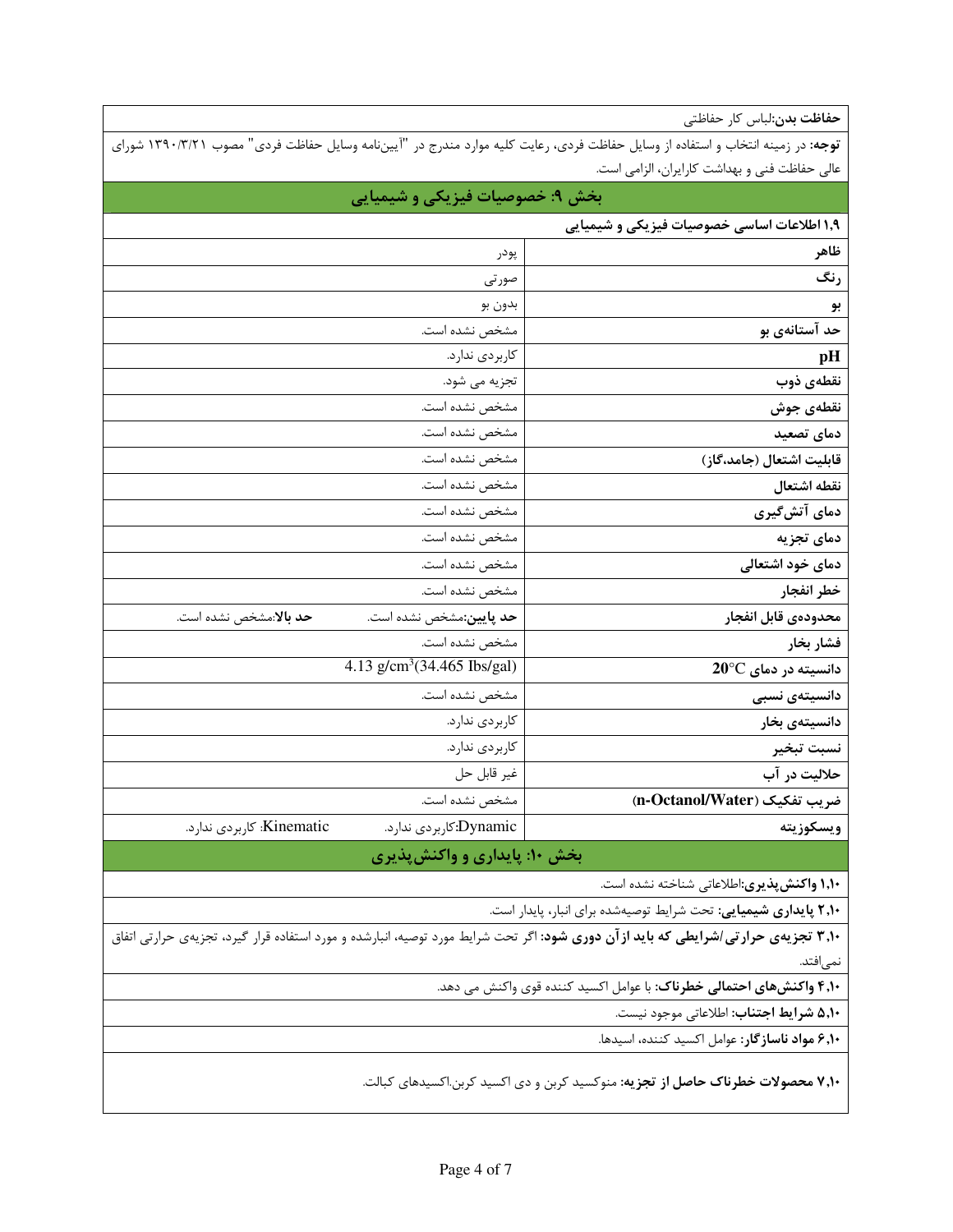| بخش١١: اطلاعات سمشناسي                                                                                                                    |
|-------------------------------------------------------------------------------------------------------------------------------------------|
| ۱٬۱۱ اثرات سمشناسی                                                                                                                        |
| <b>سمیت حاد:</b> RTECS محتوی اطلاعاتی در مورد سمیت حاد این ماده است.                                                                      |
| :LD50 / LC50                                                                                                                              |
| 640 mg/kg<br>LD50<br>خوراکی، رت                                                                                                           |
| تحریک یا خورندگی پوست: ممکن است سبب تحریک شود.                                                                                            |
| تحریک یا خورندگی چشم: ممکن است سبب تحریک شود.                                                                                             |
| حساسیت: در صورت تنفس، ممکن است سبب علائم آلرژی یا آسم یا مشکلات تنفسی شود. ممکن است سبب واکنش آلرژیک پوستی شود.                           |
| اثر موتاژن برسلول جنسی: ممکن است سبب نقصهای ژنتیکی شود.                                                                                   |
| سرطان زايى (Carcinogenicity):                                                                                                             |
| ممكن است سبب سرطان شود.                                                                                                                   |
| ACGIH-A3: سرطانزاي حيواني.                                                                                                                |
| IARC-2B: سرطانزای احتمالی برای انسان: مدرک محدود در انسانها در غیاب مدرک کافی در حیوانات آزمایشگاهی.                                      |
| <b>سمیت تولید مثل:</b> ممکن است به باروری یا جنین آسیب برساند.                                                                            |
| سمیت ارگانهای خاص هدف- مواجههی تکراری: اثراتی شناخته نشده است.                                                                            |
| سمیت ارگانهای خاص هدف- یک بار مواجهه: اثراتی شناخته نشده است.                                                                             |
| خطر آسپیراسیون:اثراتی شناخته نشده است.                                                                                                    |
| سميت مزمن تا تحت حاد: اثراتي شناخته نشده است.                                                                                             |
| <b>اطلاعات سمشناسی بیش تر</b> : بر اساس اطلاعات ما در مورد سمیت حاد و مزمن این ماده بهطور کامل تحقیق نشده است.                            |
| بخش ١٢: اطلاعات زيست محيطي                                                                                                                |
| ١,١٢ سميت                                                                                                                                 |
| <b>سمیت برای آبزیان</b> : اطلاعات تکمیلی بیشتری در دسترس نیست.                                                                            |
| ۲٫۱۲ مقاومت و تجزیهپذیری: اطلاعات تکمیلی بیشتری در دسترس نیست.                                                                            |
| ۰٫۱۲ احتمال تجمع زیستی: اطلاعات تکمیلی بیشتری در دسترس نیست.                                                                              |
| ۴٫۱۲ نفوذدر خاک: اطلاعات تکمیلی بیشتری در دسترس نیست.                                                                                     |
| ۵٬۱۲ اطلاعات زیستی بیش تر                                                                                                                 |
| <b>نکته</b> : برای موجودات آبزی بسیار سمی است.                                                                                            |
| <b>نکات عمومی</b> :اجازه ندهید ماده به آب زیر زمینی، مسیر آب و سیستم فاضلاب برسد. نشت ماده به زمین حتی در مقادیر کم، برای آب آشامیدنی خطر |
| خواهد داشت.از انتقال این ماده به محیط زیست اجتناب کنید. برای موجودات آبزی بسیار سمی است. برای ماهی و پلانکتون سمی است. ممکن است           |
| سبب اثرات بلند مدت زيان آور بر موجودات آبزي شود.                                                                                          |
| ۶٫۱۲ نتایج ارزیابی PvB،PBT: کاربردی ندارد.                                                                                                |
| بخش ١٣:ملاحظات دفع                                                                                                                        |
|                                                                                                                                           |
| ۱٬۱۳ روشهای دفع مواد زائد                                                                                                                 |
| <b>توصیه:</b> برای دفع صحیح با مراجع قانونی مشورت کنید.                                                                                   |
| <b>بستهبندي مواد آلوده:</b> بايد برطبق الزامات قانوني موجود انجام شود.                                                                    |
| "برای اطلاع از کلیهی ضوابط و قوانین دفع مواد در کشور به قانون مدیریت پسماندها مصوبه ۱۳۸۳ مجلس شورای اسلامی و آئیننامه اجرایی قانون        |
| مديريت پسماندها مصوبه ١٣٨۴ هيات دولت مراجعه شود".                                                                                         |
|                                                                                                                                           |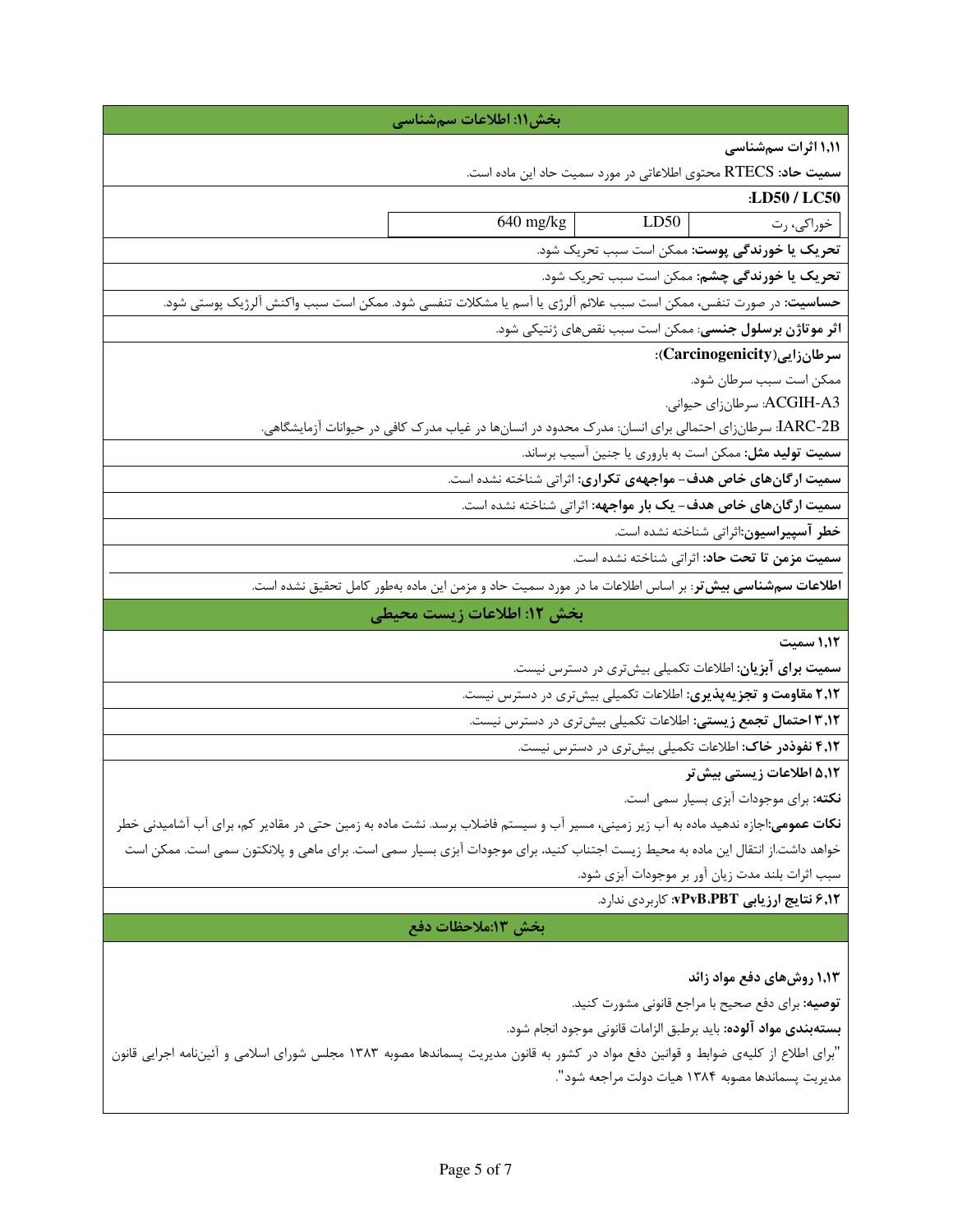| بخش ١٤: اطلاعات حمل و نقل                                                                                                                                                                                                                                                                                                                                                  |                                                                          |  |
|----------------------------------------------------------------------------------------------------------------------------------------------------------------------------------------------------------------------------------------------------------------------------------------------------------------------------------------------------------------------------|--------------------------------------------------------------------------|--|
| <b>UN3077</b>                                                                                                                                                                                                                                                                                                                                                              | <b>UN</b> number<br><b>IMDG-IATA-DOT</b>                                 |  |
| Environmentally hazardous substances, solid, n.o.s. (Cobalt (II)<br>carbonate)<br>ENVIRONMENTALLY HAZARDOUS<br>SUBDTANCE, SOLID, N.O.S. (Cobalt (II) carbonate)                                                                                                                                                                                                            | UN proper shipping name<br><b>DOT</b><br><b>IMDG-IATA</b>                |  |
| Class: 9 Miscellaneous dangerous substances and articles<br>Label: 9<br>Class: 9 (M7)Miscellaneous dangerous substances and articles<br>Label: 9                                                                                                                                                                                                                           | <b>Transport hazard class(es)</b><br><b>DOT-IMDG</b>                     |  |
| 4Th<br>Class:9 Miscellaneous dangerous substances and articles<br>Label:9                                                                                                                                                                                                                                                                                                  | <b>IATA</b>                                                              |  |
| $\rm III$                                                                                                                                                                                                                                                                                                                                                                  | Packaging group<br><b>DOT-IATA-IMDG</b>                                  |  |
| نماد(ماهی و درخت)<br>نماد(ماهی و درخت)                                                                                                                                                                                                                                                                                                                                     | خطرات محيطي<br>$(ADR)$ نماد مخصوص<br>نماد مخصوص(IATA)                    |  |
| هشدار: مواد و کالاهای خطرناک متفرقه<br>$F-A, S-F$                                                                                                                                                                                                                                                                                                                          | احتیاطهای خاص برای استفاده کننده<br><b>EMS Number</b>                    |  |
| کاربر د ندار د.                                                                                                                                                                                                                                                                                                                                                            | حمل عمدهای براساس الزامات<br>Annex II of MARPOL73/78 and the IBC<br>code |  |
| خير                                                                                                                                                                                                                                                                                                                                                                        | اطلاعات بيش تر حمل ونقل<br><b>DOT</b><br>آلاینده دریایی(DOT)             |  |
| UN3077, Environmentally hazardous substances, solid, n.o.s.(<br>Cobalt (II) carbonate), 9, III                                                                                                                                                                                                                                                                             | <b>UN</b> "Model Regulation"                                             |  |
| بخش ١۵: اطلاعات قانوني                                                                                                                                                                                                                                                                                                                                                     |                                                                          |  |
| ۱٬۱۵ قوانین خاص ایمنی، بهداشتی و زیست محیطی برای این ماده یا مخلوط:<br>اجزای برچسب GHS: این ماده بر اساس( OSHA HCS)29CFR 1910 طبقهبندی و برچسبگذاری شده است.<br>۲٫۱۵ ارزیابی ایمنی شیمیایی: برای این ماده انجام نشده است.<br>۲٫۱۵ اطلاعات در مورد محدودیت استفاده: این ماده باید فقط توسط افراد صلاحیتدار فنی مورد استفاده قرار گیرد.<br>۴٬۱۵ تصاویر خطر<br>عبارت نماد:خطر |                                                                          |  |